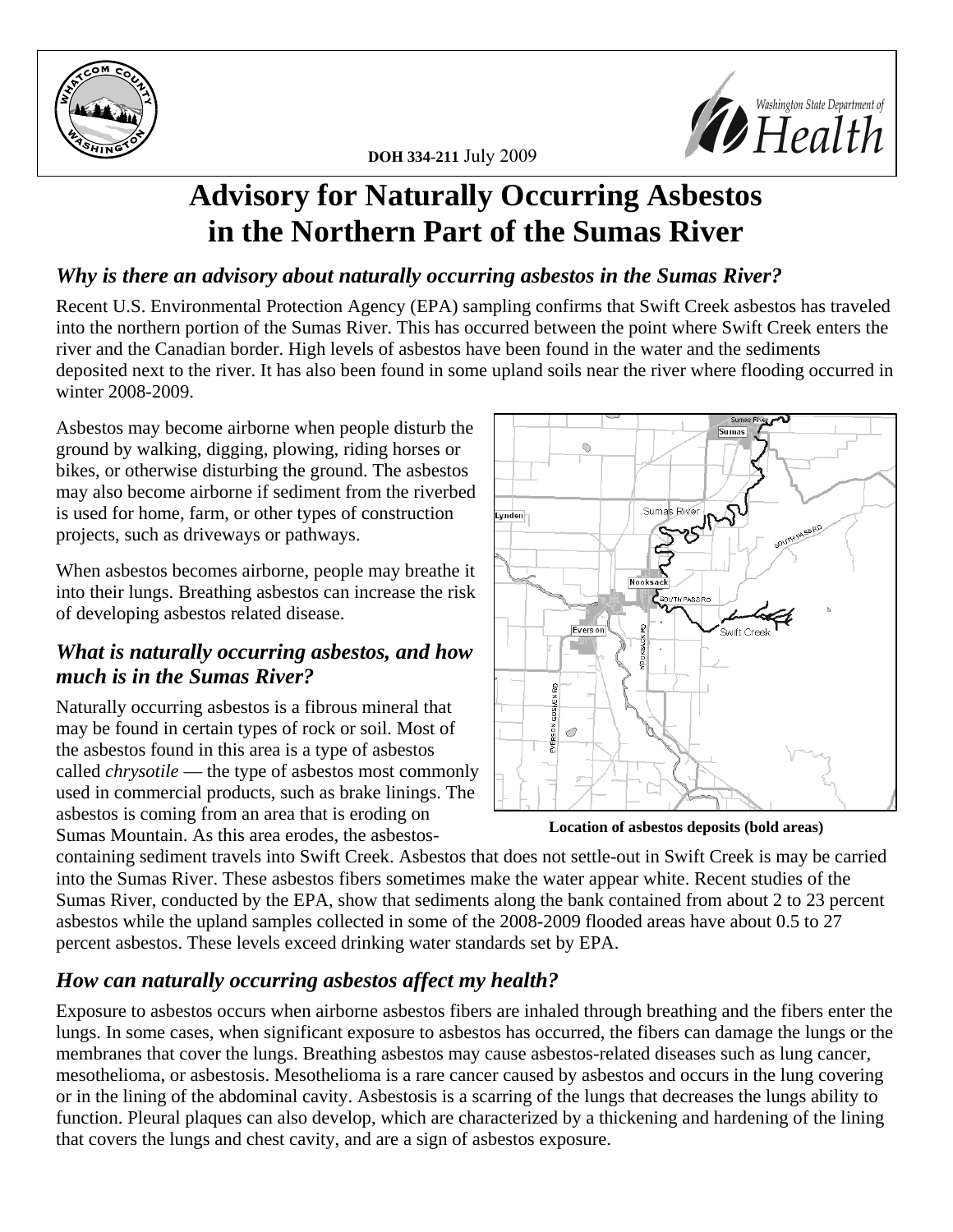#### *Will I get asbestos-related disease if I have been exposed to naturally occurring asbestos?*

Being exposed to asbestos does not necessarily mean that a person will develop asbestos-related disease. There are many factors that contribute to the risk of developing disease. The most important of these are:

- How long and how frequently a person was exposed to asbestos.
- How long it has been since the exposure to asbestos.
- The amount of asbestos a person was exposed to.
- The size and type of asbestos a person was exposed to.
- Whether or not a person smokes cigarettes, since asbestos exposure increases the chances of a person who smokes getting lung cancer.
- Whether or not other pre-existing lung conditions are present.

In most cases, people who develop asbestos-related disease do not show signs or symptoms of these diseases until at least 10 to 20 years or more after they were exposed to asbestos. Some asbestos is found in air, in background concentrations, from the use of commercial products such as brake pad linings, insulation, or roofing shingles. Asbestos was banned for use in the late 1970s in drywall, popcorn ceilings, tile mastic, and other products commonly found in older homes. Since the exact level of exposure to asbestos that may result in disease is not known, it is important to minimize additional exposures to asbestos.

## *What should I do if I have sediment from the Sumas River on my property?*

The risk of developing asbestos-related disease is lower if exposure to asbestos is reduced. If sediment from the Sumas River is on your property, or was used for home, farm, or other types of construction projects, the following steps can help reduce exposure:

- Pave or cover unpaved walkways, driveways, or roadways. The cover should be thick enough to prevent disturbance of asbestos-contaminated sediment during routine uses or activities.
- Cover known Sumas River sediments in gardens and yards with asbestos-free soil or landscape covering. The cover should be thick enough to prevent disturbance of asbestos-contaminated soil during routine uses or activities.
- Avoid working or playing in or next to the river or areas with flood deposits.
- Minimize soil disturbing activities.
- Pre-wet garden or agricultural areas before digging, shoveling, or disturbing soil.
- Try to keep pets from carrying dust or dirt on their fur or feet into the home by keeping them out of areas where asbestos may be present. If they do get dirty, bathe the pet (brushing can release fibers into the air).
- Remove shoes before entering homes or other buildings to prevent tracking-in dirt.
- Use doormats to lower the amount of soil that is tracked into the home.
- Keep windows and doors closed on windy days and during nearby construction.
- Use a wet rag instead of a dry rag or duster to dust.
- Use a wet mop on non-carpeted floors.
- Use washable area rugs on floors and wash them regularly.
- Vacuum carpets often using a vacuum with a high efficiency HEPA filter.
- Install a HEPA quality filter in forced air furnace systems.

#### *Can I test the sediment on my property to see if it contains naturally occurring asbestos?*

If you believe that sediment from Swift Creek or the Sumas River was used on your property, you may test the sediment to determine if it contains asbestos. The EPA currently recommends that testing for asbestos be done using a method called Polarized Light Microscopy (commonly known as PLM). Generally, the levels of asbestos fibers in these sediments should be detected by this method. Although PLM cannot measure asbestos very well when fibers are present at very low levels, PLM is the most suitable testing method available. To determine if the sediment on your property contains asbestos, contact an asbestos consultant or laboratory listed in your Yellow Pages under "Asbestos Consulting and Testing." Ask for specific instructions on safely collecting sediment samples for testing and for interpretation of test results.